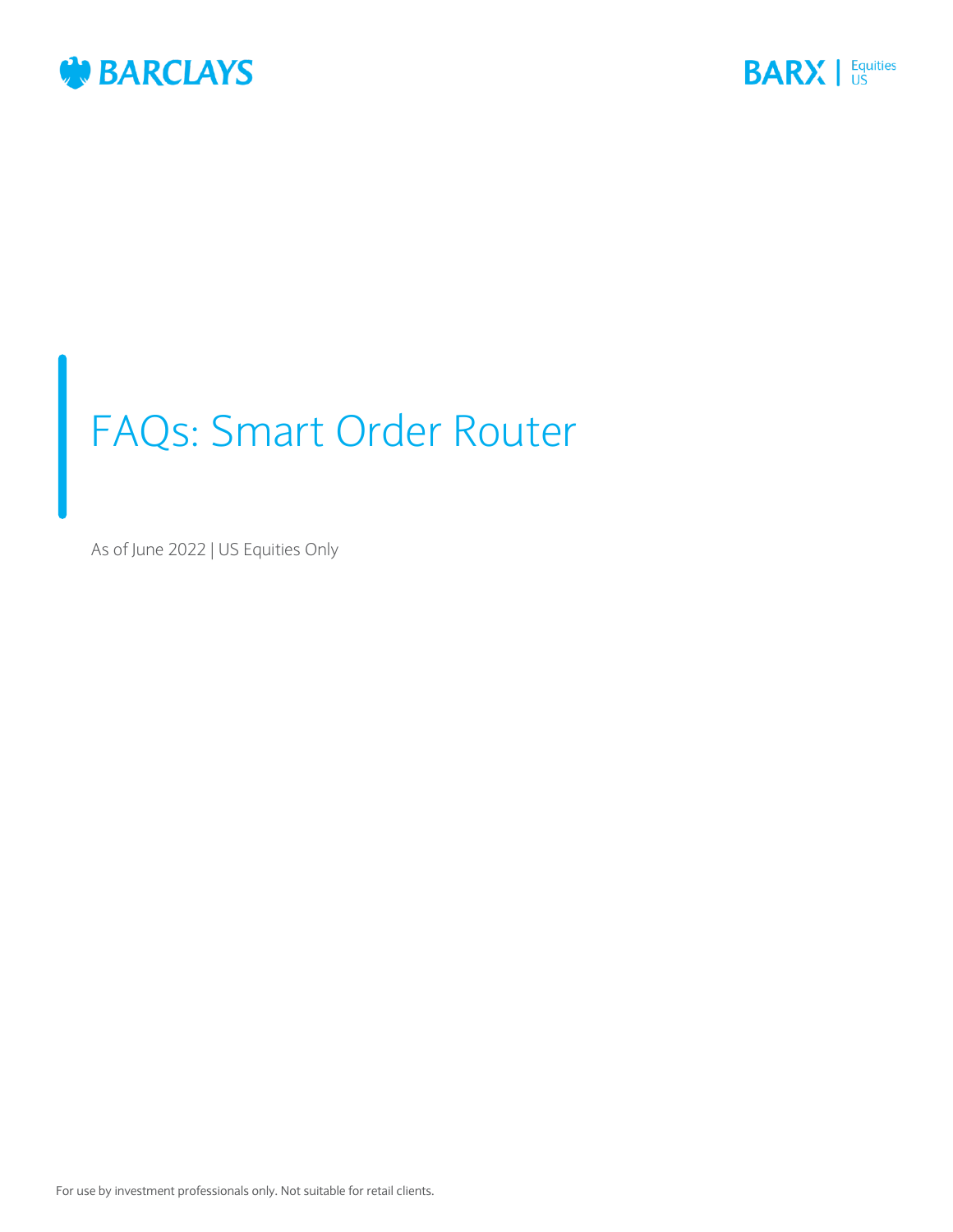# Contents

| 2.             |  |
|----------------|--|
| $\overline{3}$ |  |
| 4.             |  |
| 5.             |  |
| 6.             |  |
| 7.             |  |
| 8.             |  |
| 9.             |  |
| 10.            |  |
| 11.            |  |
|                |  |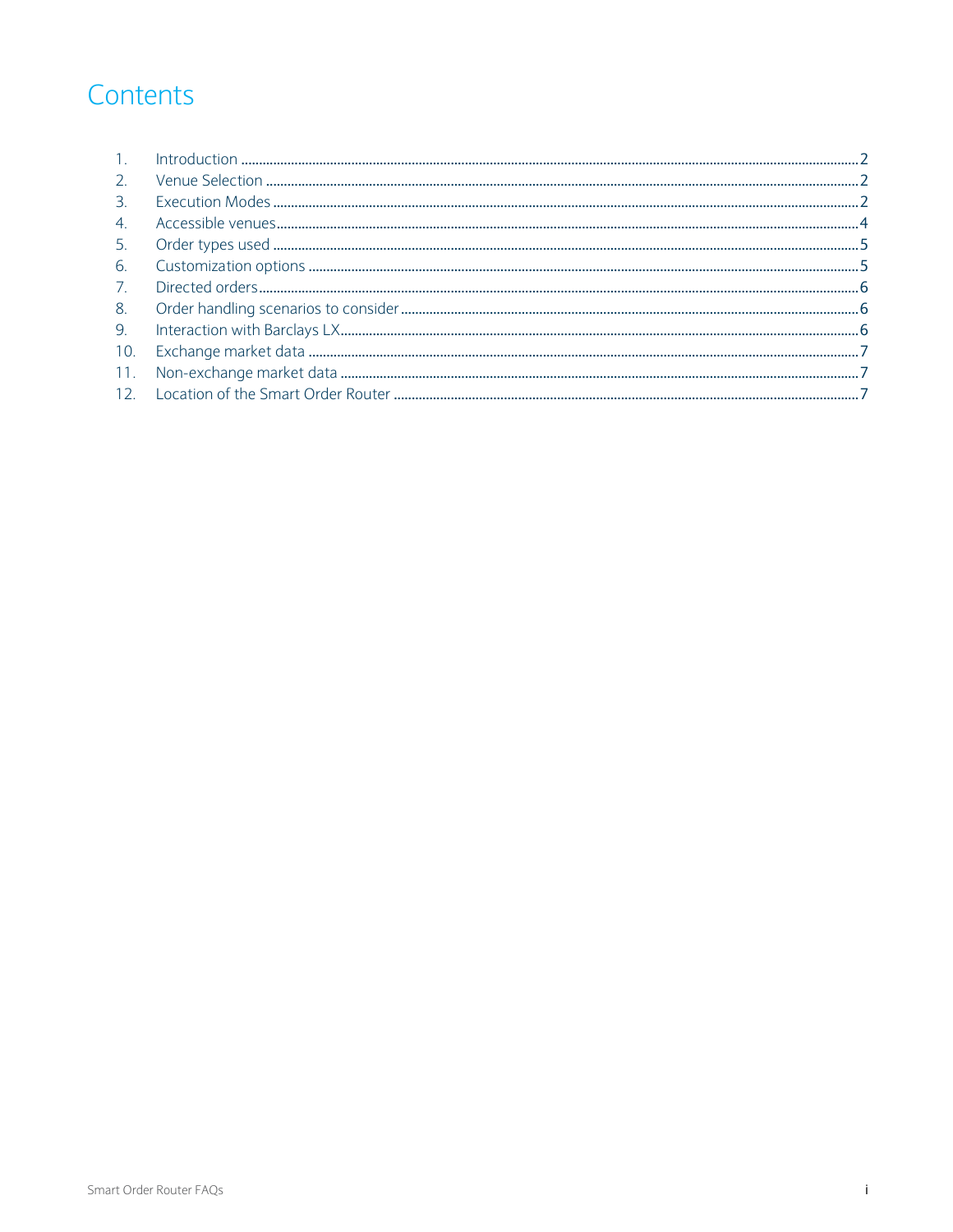# <span id="page-2-0"></span>**1. Introduction**

Barclays has developed a smart order router ("SOR") for US equities that leverages its new electronic trading platform and existing Algorithmic Trading Strategies. Please note, when reviewing this document all references to "LX" or "Barclays LX" are referring to the firm's alternative trading system (ATS) that is registered with the Securities and Exchange Commission and trades NMS securities in the United States. References to 'LX FAQ' numbers are from the 'FAQs: Barclays ATS-LX' document available at barx.com/eqdisclosures. For more information or any questions on the below with regards to your specific order flow, please contact your Barclays sales representative.

# <span id="page-2-1"></span>**2. Venue Selection**

Each Execution Mode of the new SOR (see 'Execution Modes' below) has the ability to use any of the following as inputs for real-time venue selection, unless stated otherwise:

- *Available Price* when attempting to take displayed liquidity within the Sweep mode, venues displaying the best price will be allocated quantity ahead of venues with worse prices.
- *Fair Price* a proprietary, symbol-specific price prediction based on historical data, market analytics and order feedback
- *Historical Data* information obtained from orders and executions routed by Barclays, and market activity on previous trading days. Historical Data may be used in conjunction with, or in place of, real-time analytics and models.
- *Market Analytics* intra-day, symbol-specific information captured from market data, such as bid/ask imbalances, turnover frequency, execution price momentum and execution price location within the spread.
- *Market Impact –* a proprietary model that predicts the expected movement in the price of the security being traded from the placement of an order based on the relevant inputs mentioned above.
- *Order Details*  order-specific information such as size, limit price, symbol being traded, order type and execution instructions.
- *Order Feedback* real-time, parent order-specific information captured from results of previously placed and/or executed child orders, such as presence of non-displayed/hidden liquidity and average observed execution price.
- *Probability of Fill –* a proprietary model that predicts the likelihood of an execution at a given price based on the relevant inputs mentioned above.
- *Venue Characteristics –* venue-specific information such as type (e.g. exchange vs. ATS), pricing structure (e.g. inverted vs. maker/taker) and support for specific order types / features.
- *Venue Cost* fees charged and/or rebates offered by the venue.

# <span id="page-2-2"></span>**3. Execution Modes**

The new SOR has four Execution Modes: Seek, Sweep, Exchange Post and Dark Post. An order will go through Seek, Sweep and Exchange Post, in that order, depending on marketability. Dark Post must be explicitly elected on a router order. A Dark Post order will not trigger any other Execution Mode. Dark Post is currently used by the order placement logic within Barclays' algorithms by default. Please refer to Question 9 for details of the router's interaction with Barclays LX.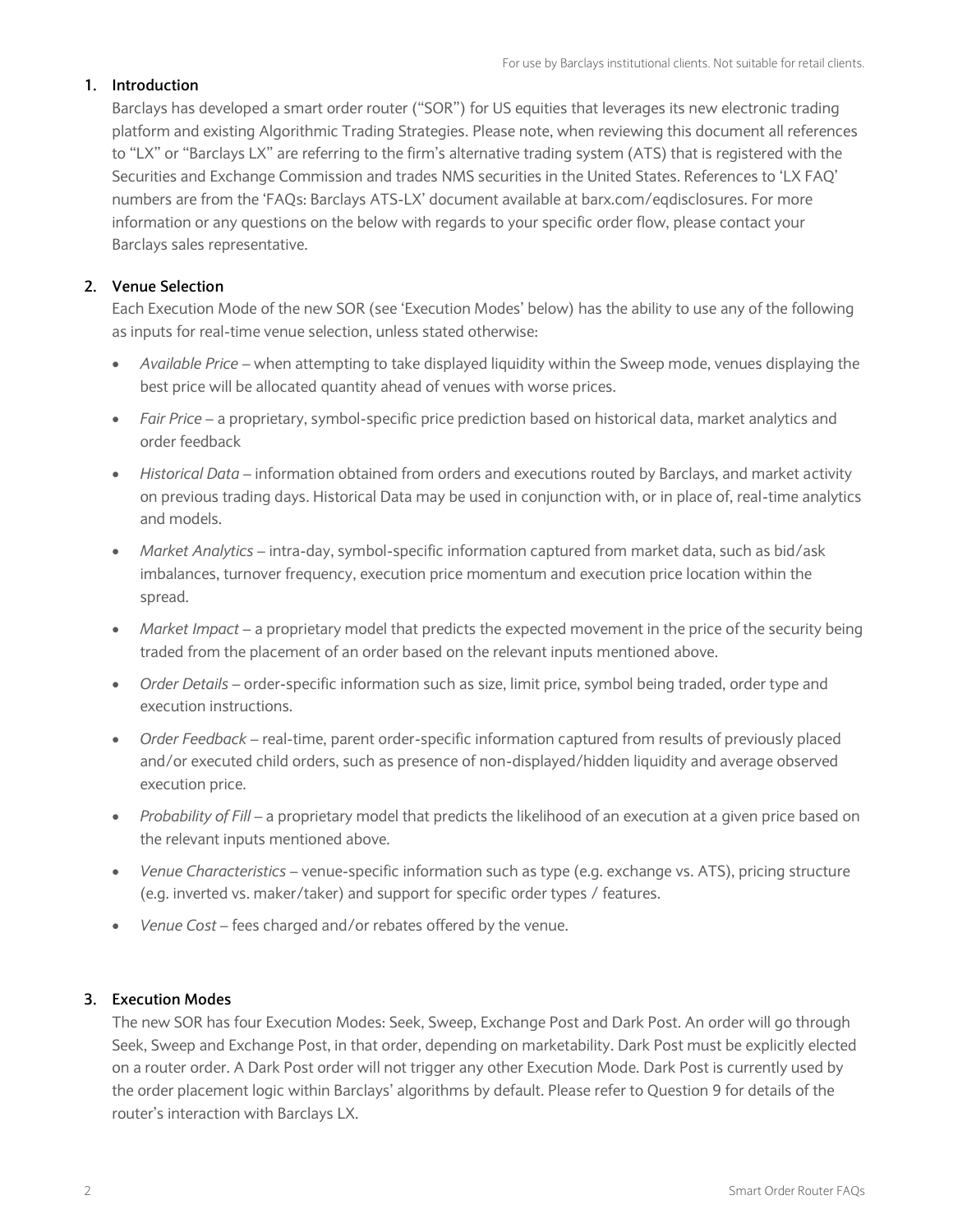#### *Seek*

The objective of the Seek mode is to find hidden liquidity at or within the spread. Seek may be performed for marketable orders that could attempt to remove displayed liquidity at the far touch, i.e., National Best Offer (NBO) for buys, National Best Bid (NBB) for sells, or for orders that would post at the near touch or better (at or above NBB for a buy, at or below NBO for a sell). When used prior to attempting to remove displayed liquidity at the far touch, Seek is only triggered if the potential price or size improvement is expected to outweigh the price impact of those executions. To manage impact, the SOR determines a 'Boundary Price' as the limit beyond which no Seek orders can be placed. The Seek mode may send midpoint and limit IOC (immediate or cancel) orders to the available venues listed in the Accessible Venues table below.

# *Sweep*

The objective of the Sweep mode is to take available liquidity at the best displayed price or better. The SOR aggregates displayed liquidity from exchange market data feeds as well as from proprietary feeds provided by Barclays LX and Broker-Dealer IOI Off-Exchange Venues. Sweep may attempt to capture hidden liquidity in addition to what may be displayed in the market data and proprietary feeds. The SOR routes IOC orders to sweep, using intermarket sweep orders (ISOs) whenever possible to attempt to improve fill rate and to sweep multiple price levels simultaneously, where relevant. Sweep will set the limit based on the depth needed to fill the order, unless constrained by a more conservative client-specified limit price.

## *Exchange Post*

The objective of the Exchange Post mode is to provide liquidity on exchanges when the order is unmarketable and cannot take liquidity via Seek or Sweep modes. When making the allocation decision, the SOR may determine that the expected increased probability of fill for a displayed quantity may not outweigh the increased likelihood of impacting the security's price by displaying an amount above a certain size. This will result in the SOR allocating both displayed and non-displayed liquidity into the market. When a single venue is allocated both a displayed and non-displayed quantity, a reserve order may be routed to that venue. SOR uses non-routable, day limit orders when posting. Where a non-routable order is viewed as locking or crossing the NBBO, the exchange may slide the displayed price to a valid increment at that time.

The SOR may reallocate quantities among venues when a child order routed to a destination receives a full fill, a minimum time has elapsed or market conditions have changed. If the market becomes locked, the SOR may trigger Seek or Sweep modes to take liquidity. Shortly before the opening and closing auctions, the SOR may reallocate orders to the primary exchange to ensure resting orders participate in the primary exchange's auctions.

#### *Dark Post*

The objective of the Dark Post mode is to provide hidden liquidity across available venues. Dark Post is currently used by the order placement logic within Barclays' algorithms. The SOR uses midpoint pegged day orders by default in this mode, but may use passive or market pegged orders depending on client instruction.

The SOR may reallocate quantities among venues when a child order routed to a destination receives a full fill, a minimum time has elapsed or market conditions have changed.

Barclays' Hydra algorithm supports the ability to post an entire order initially to LX for a short interval to allow for potential crossing prior to placing orders across multiple venues. Clients can opt out of this feature.

<span id="page-3-0"></span>For more information, please contact your Barclays sales representative.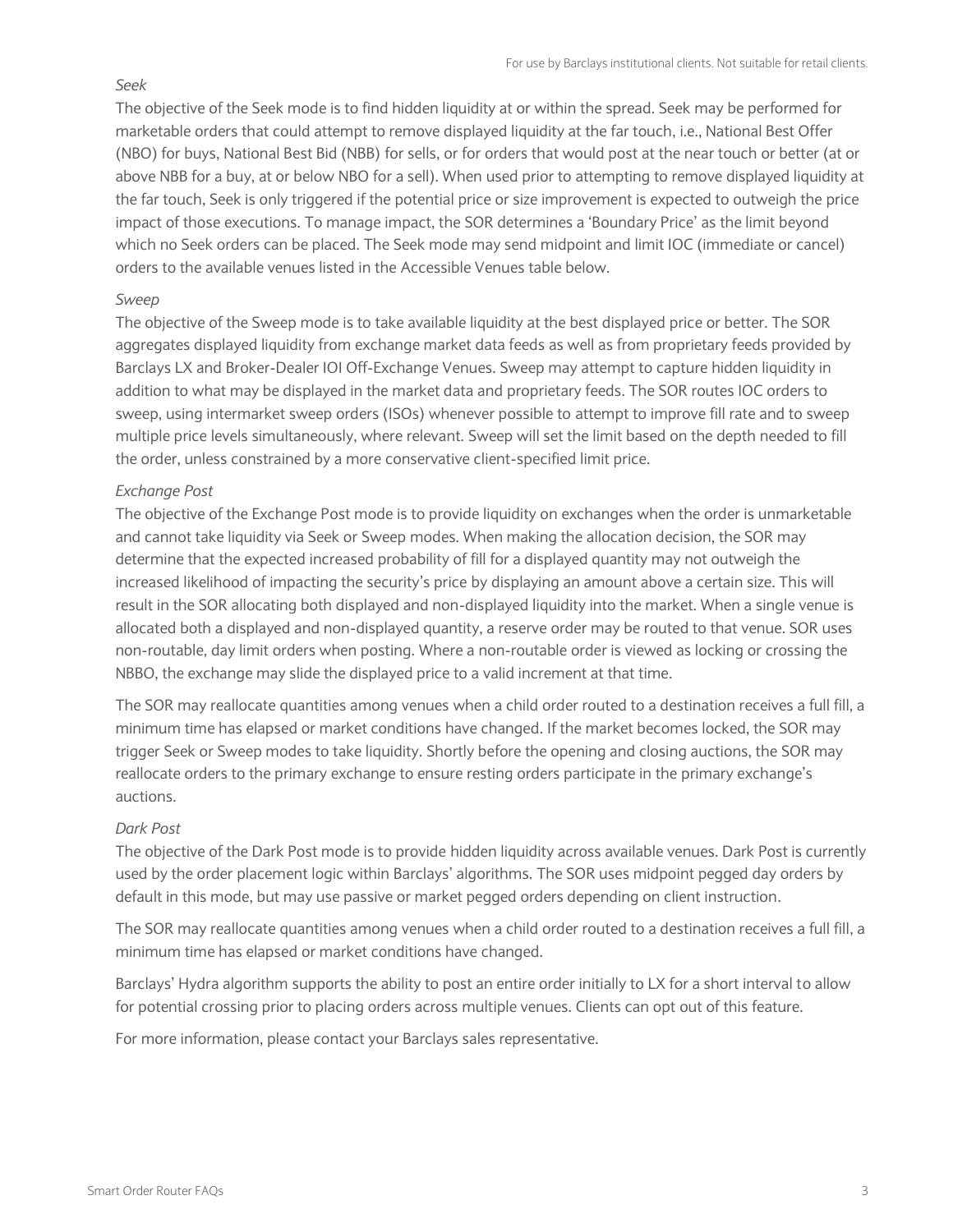# **4. Accessible venues**

For Reg NMS securities, the following trading venues<sup>1</sup> are accessible by the SOR and/or next-gen algos.

|                        |                                    |           | Exchange  |           |           |             |  |
|------------------------|------------------------------------|-----------|-----------|-----------|-----------|-------------|--|
|                        | Venue <sup>2</sup>                 | Seek      | Sweep     | Post      | Dark Post | Conditional |  |
| Exchanges              | Cboe BZX                           | $\bullet$ | $\bullet$ | $\bullet$ | $\bullet$ |             |  |
|                        | Cboe BYX                           | $\bullet$ | $\bullet$ | $\bullet$ | $\bullet$ |             |  |
|                        | Cboe EDGA                          | $\bullet$ | $\bullet$ | $\bullet$ | $\bullet$ |             |  |
|                        | Cboe EDGX                          | $\bullet$ | $\bullet$ | $\bullet$ | $\bullet$ |             |  |
|                        | IEX                                | $\bullet$ | $\bullet$ | $\bullet$ | $\bullet$ |             |  |
|                        | LTSE                               | $\bullet$ | $\bullet$ |           |           |             |  |
|                        | <b>MEMX</b>                        | $\bullet$ | $\bullet$ | $\bullet$ | $\bullet$ |             |  |
|                        | <b>MIAX</b>                        | $\bullet$ | $\bullet$ |           |           |             |  |
|                        | <b>NASDAQ</b>                      | $\bullet$ | $\bullet$ | $\bullet$ | $\bullet$ |             |  |
|                        | NASDAQ BX                          | $\bullet$ | $\bullet$ | $\bullet$ |           |             |  |
|                        | NASDAQ PSX                         | $\bullet$ | $\bullet$ |           |           |             |  |
|                        | <b>NYSE</b>                        | $\bullet$ | $\bullet$ | $\bullet$ | $\bullet$ |             |  |
|                        | <b>NYSE American</b>               | $\bullet$ | $\bullet$ | $\bullet$ |           |             |  |
|                        | NYSE ARCA                          | $\bullet$ | $\bullet$ | $\bullet$ | $\bullet$ |             |  |
|                        | NYSE Chicago <sup>3</sup>          | $\bullet$ | $\bullet$ |           |           |             |  |
|                        | <b>NYSE National</b>               | $\bullet$ | $\bullet$ | $\bullet$ | $\bullet$ |             |  |
| ATSs                   | Aqua <sup>4</sup>                  |           |           |           |           |             |  |
|                        | <b>BOFA Instinct-X</b>             | $\bullet$ | $\bullet$ |           | $\bullet$ | $\bullet$   |  |
|                        | <b>BIDS</b>                        | $\bullet$ | $\bullet$ |           | $\bullet$ | $\bullet$   |  |
|                        | <b>BlockCross</b>                  | $\bullet$ | $\bullet$ |           |           | $\bullet$   |  |
|                        | <b>CODA Markets</b>                | $\bullet$ | $\bullet$ |           |           |             |  |
|                        | CS CrossFinder                     | $\bullet$ | $\bullet$ |           | $\bullet$ |             |  |
|                        | <b>BNP Cortex</b>                  | $\bullet$ | $\bullet$ |           | $\bullet$ |             |  |
|                        | <b>Fidelity CrossStream</b>        | $\bullet$ | $\bullet$ |           | $\bullet$ |             |  |
|                        | <b>Instinet CBX</b>                |           |           |           | $\bullet$ |             |  |
|                        | IntelligentCross                   | $\bullet$ | $\bullet$ |           | $\bullet$ |             |  |
|                        | GS Sigma X                         | $\bullet$ | $\bullet$ |           | $\bullet$ |             |  |
|                        | Virtu POSIT                        |           |           |           | $\bullet$ | $\bullet$   |  |
|                        | JPM-X                              | $\bullet$ | $\bullet$ |           | $\bullet$ | $\bullet$   |  |
|                        | LeveL                              | $\bullet$ | $\bullet$ |           | $\bullet$ | $\bullet$   |  |
|                        | Liquidnet H2O                      | $\bullet$ | $\bullet$ |           |           | $\bullet$   |  |
|                        | LX                                 | $\bullet$ | $\bullet$ |           | $\bullet$ | $\bullet$   |  |
|                        | MS Pool                            |           |           |           | $\bullet$ |             |  |
|                        | <b>UBS</b>                         | $\bullet$ | $\bullet$ |           | $\bullet$ |             |  |
|                        | Virtu Matchlt                      | $\bullet$ | $\bullet$ |           | $\bullet$ |             |  |
| Broker-Dealer IOI Off- | BARX Book <sup>5</sup>             |           |           |           |           |             |  |
| <b>Exchange Venues</b> | Citadel Connect                    | $\bullet$ | $\bullet$ |           |           |             |  |
|                        | Jane Street JX                     | $\bullet$ | $\bullet$ |           |           |             |  |
|                        | Jump Trading                       | $\bullet$ | $\bullet$ |           |           |             |  |
|                        | Hudson River Trading               | $\bullet$ | $\bullet$ |           |           |             |  |
|                        | Tower Research Capital             | $\bullet$ | $\bullet$ |           |           |             |  |
|                        | Two Sigma Securities               | $\bullet$ | $\bullet$ |           |           |             |  |
|                        | Virtu VEQ Link                     | $\bullet$ | $\bullet$ |           |           |             |  |
|                        | $\mathsf{X} \mathsf{T} \mathsf{X}$ | $\bullet$ | $\bullet$ |           |           |             |  |
|                        |                                    |           |           |           |           |             |  |

<sup>&</sup>lt;sup>1</sup> List is subject to change and updated periodically. Also, Barclays may not offer the full range of functionalities or order types that each venue offers

 $\overline{a}$ 

<sup>2</sup> Please see the Equities Electronic Order Handling FAQs available at barx.com/eqdisclosures for additional details on venue selection.

<sup>&</sup>lt;sup>3</sup> Barclays uses a third-party order router to direct orders to the NYSE Chicago.

<sup>4</sup> DMA orders may be routed to Aqua.

<sup>5</sup> BARX Book FAQs are available a[t barx.com/eqdisclosures](https://www.barx.com/eqdisclosures.html)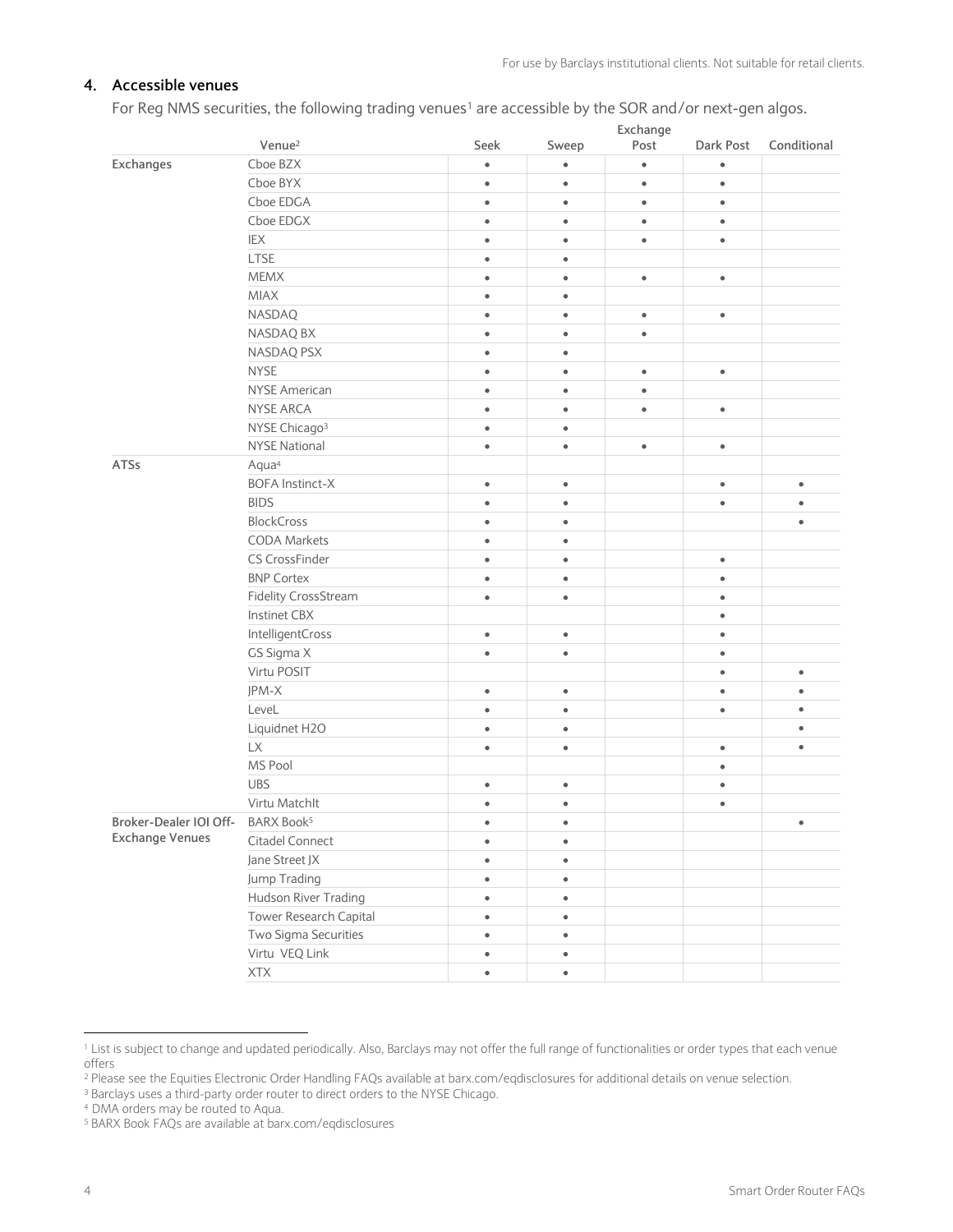<span id="page-5-0"></span>Note: This table represents the venues that are accessible through Barclays Equities Electronic Trading. Actual interactions may vary by strategy and by client. To request custom settings, please contact your Barclays sales representative.

Interaction with certain or all non-exchange venues can be disabled across all Execution Modes. Clients can request changes to their routing settings via the SPECS online portal or by contacting their service desk or sales representative. To discuss further venue customization options or if you have questions on these options, please contact your Barclays sales representative.

# **5. Order types used**

|                              |           |           | Exchange  |           |  |  |
|------------------------------|-----------|-----------|-----------|-----------|--|--|
| Category of order type       | Seek      | Sweep     | Post      | Dark Post |  |  |
| Day                          |           |           | ٠         |           |  |  |
| IOC                          | $\bullet$ | $\bullet$ |           |           |  |  |
| <b>ISO</b>                   |           | $\bullet$ |           |           |  |  |
| Limit                        | $\bullet$ | $\bullet$ | ٠         |           |  |  |
| Non-routable/<br>Do-not-ship | ٠         |           |           |           |  |  |
| <b>Price Sliding</b>         |           |           | ٠         |           |  |  |
| Reserve                      |           |           | $\bullet$ |           |  |  |
| Pegged                       | $\bullet$ |           |           |           |  |  |

<span id="page-5-1"></span>Note: Barclays new SOR does not use conditional orders. However, Barclays' algorithms may send conditional orders directly to select internal and select external venues, as indicated in FAQ 4, alongside orders sent to the SOR. Clients have the ability to opt out of LX or any external conditional-supported venue upon request.

# **6. Customization options**

#### **A. Across all Execution Modes**

- 1. Disable interaction with specific or all non-exchange venues.
- 2. Include exchange cost as one of the primary factors in the venue selection calculations.
- 3. Route exclusively based on exchange cost (ranking venues in ascending order of cost). Seek mode is disabled as part of this option. When sweeping, venues would be ranked based on price first and then exchange cost.

#### **B. Seek**

- 1. Disable Seek.
- **C. Sweep**
	- 1. Route one price at a time when sweeping multiple prices.
	- 2. Minimize odd lot interaction by not routing to displayed odd lot quotes and using a minimum execution size of 100 shares.

#### **D. Exchange Post**

- 1. Specify the aggregate number of shares to display across all posted child orders.
- 2. Specify the venue to which the SOR will post as part of normal order placement logic.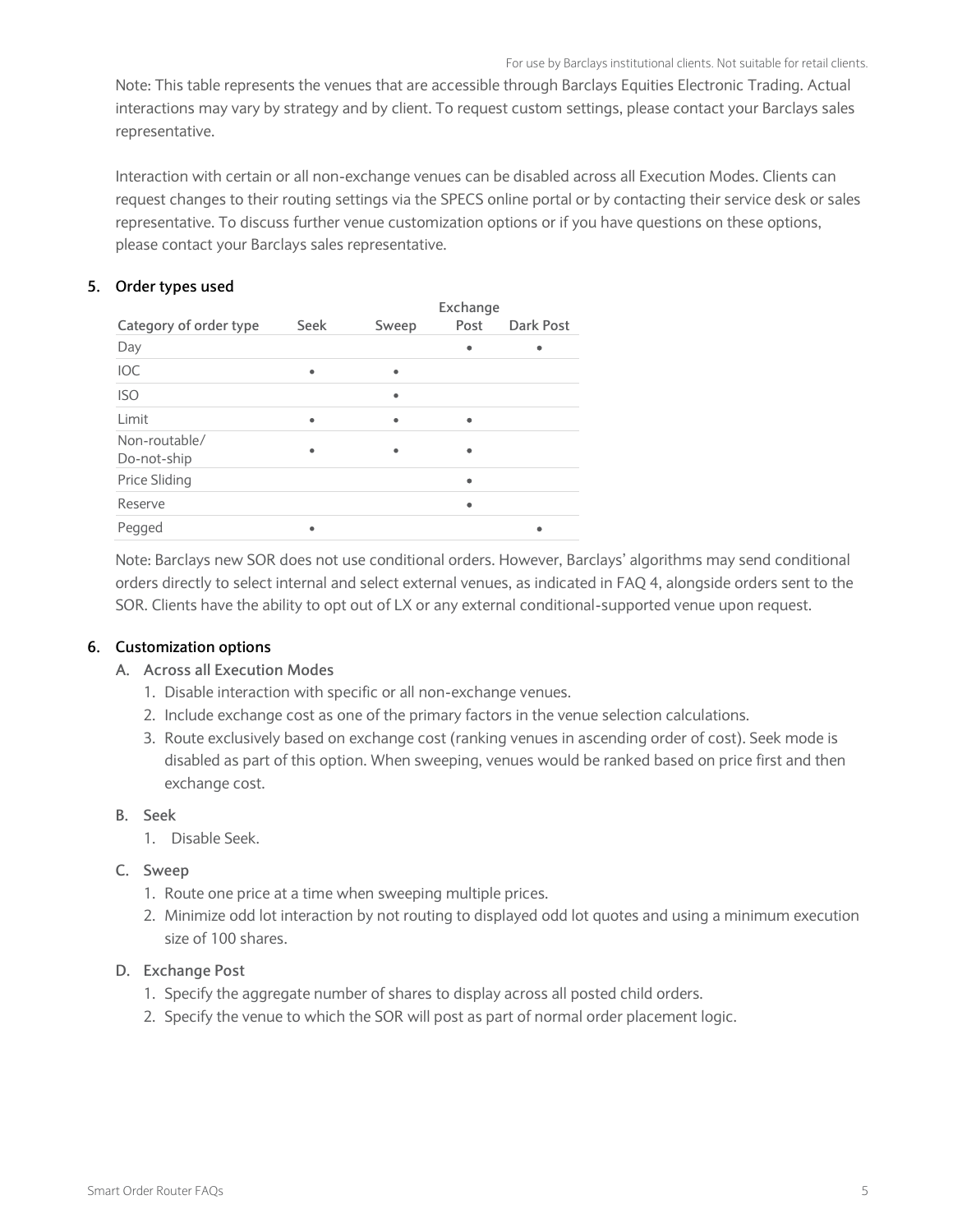# **E. Dark Post**

- 1. Limit routing to selected displayed and non-displayed venues (e.g., "Exclude posting to ATS XYZ").
- 2. Specify a minimum execution quantity when dark posting (e.g., "Do not execute for less than 500 shares at any dark pool").<sup>6</sup>
- 3. Disable the Hydra algorithms' initial order placement to LX via the SOR

To discuss further customization options or if you have questions on these options, please contact your Barclays sales representative.

# <span id="page-6-0"></span>**7. Directed orders via SOR**

Client directed orders sent to Barclays (not including client orders sent to LX via direct electronic order entry connection) are handled through the SOR. Client directed orders are routed straight to the indicated exchange and are not subject to any of the SOR's order placement logic. SOR applies a risk control to directed market orders that results in these orders being sent to market with a marketable limit (buying at or above the NBO or selling at or below the NBB) based on internally defined thresholds. Please contact your Barclays sales representative for details of these thresholds.

# <span id="page-6-1"></span>**8. Order handling scenarios to consider**

Please note some of the following order handling scenarios. This is not a complete list of potential scenarios to consider.

- Orders entered prior to open will trade in pre-open and continuous trading sessions, unless client has opted out of pre-open; the continuous trading session ends when the security goes into closed state based on the primary exchange. If a security has not opened on the primary by a configured time, the SOR may systematically treat the security as open for continuous trading. For details on trading in the after-hours session (once a security has been closed on the primary market), please contact your Barclays sales representative.
- Orders with opening or closing time in force are automatically routed to the primary exchange.
- Sell short orders in a security that is in a price test are routed to the primary exchange, unless a different exchange is specified. Market orders will be repriced as limit orders, one tick less aggressive than the market impact price, which is defined as the more restrictive of either the Limit Up/Limit Down price and the clearly erroneous price.
- Orders for securities that are halted are routed to the primary exchange, unless a different exchange is specified.
- The SOR may rely on an exchange to re-route marketable orders when unable to directly access a venue at the best price due to a system issue; currently, the SOR uses BATS for routing in these scenarios.
- In cases where a decision cannot be made solely based on the factors and analytics described in this document, the SOR may also use a randomized ranking table to select venues.

# <span id="page-6-2"></span>**9. Interaction with Barclays LX**

On a real-time basis, the SOR receives information about orders, other than Conditional Orders, posted in LX (see Part III, Item 9 of LX Form ATS-N posted on the SEC's web page available at [https://www.sec.gov/divisions/martketreg/form-ats-n-filings.htm.\)](https://www.sec.gov/divisions/martketreg/form-ats-n-filings.htm) The feed contains aggregate buy and sell

 $\overline{a}$ 

<sup>6</sup> Barclays offers a "Dynamic Minimum Quantity" feature through Hydra®; this feature is not currently supported by the new SOR.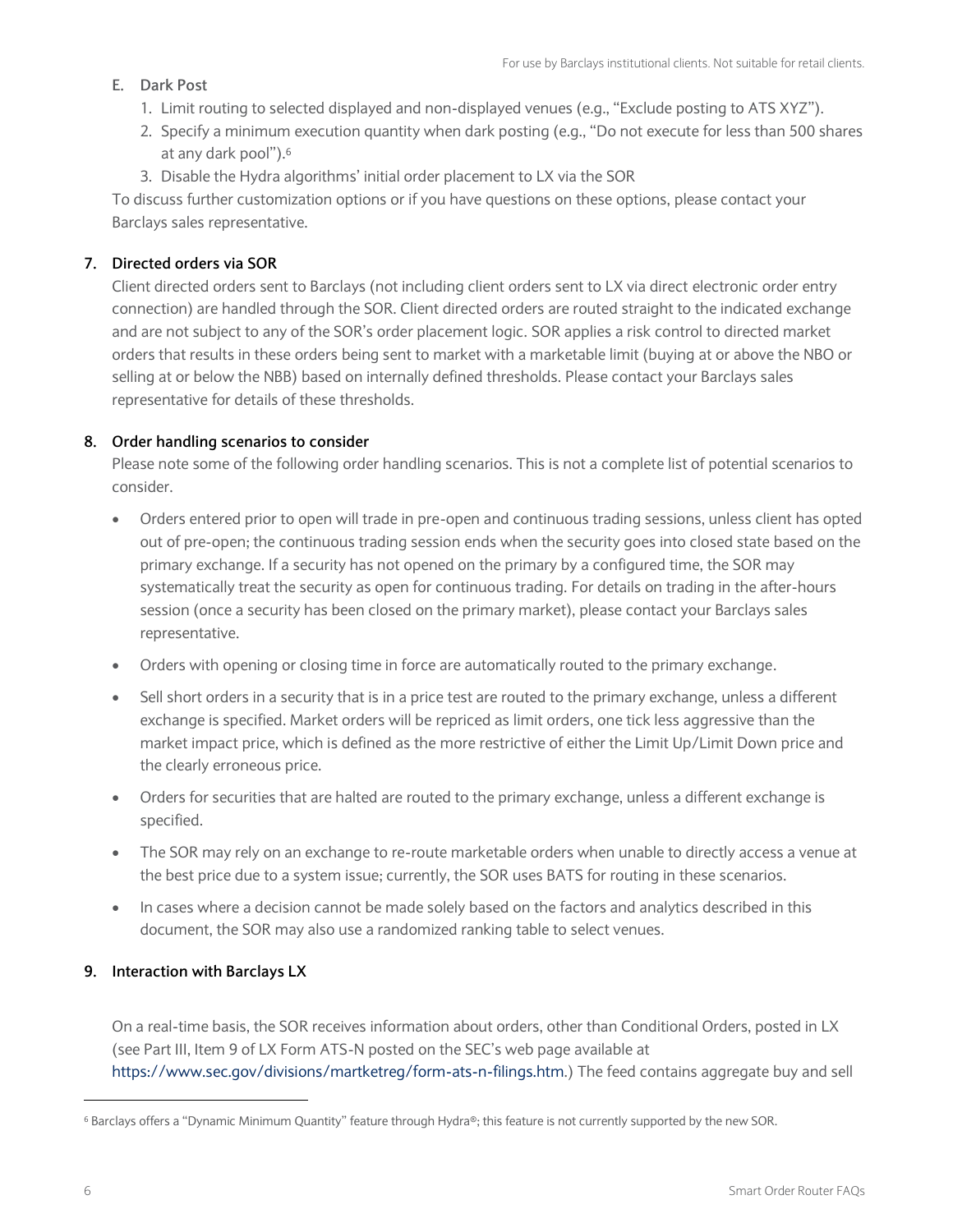interest per symbol within the current NBBO; no client information is present. When sweeping, the SOR uses this information solely to determine whether to route an order to LX, and only at the time a routing decision is made. This information is not shared with any other Barclays trading system or desk or any third party. Clients can opt out of having their LX order information included in the aggregated information provided to the SOR.

Barclays' Hydra algorithm supports the ability to post an entire order initially to LX for a short interval to allow for potential crossing prior to placing orders across multiple venues. Clients can opt out of this feature.

See the following FAQs 10 and 11, as well as LX FAQs 5, 8, 10, 13, 14, 16, 28 and 30, for additional details regarding data feeds and SOR's interaction with LX. Barclays LX-ATS FAQs document is accessible at barx.com/eqdisclosures.

For more information, please contact your Barclays sales representative.

#### <span id="page-7-0"></span>**10. Exchange market data**

The SOR uses direct market data feeds from all protected venues that make such feeds available under Regulation NMS to obtain displayed quotes when making routing decisions.<sup>7</sup> Barclays employs a third-party vendor, Exegy, to obtain these feeds. In the event of a disruption in a direct data feed from a protected venue (e.g., if the venue is experiencing technology issues), the SOR has a backup mechanism to use the SIP feed instead. SIP is also used to obtain last sale information.

#### <span id="page-7-1"></span>**11. Non-exchange market data**

The SOR receives IOIs from several non-displayed liquidity venues, including venues that send IOIs from registered broker-dealers as well as from their unregistered affiliates. When sweeping, IOI quantity is used as an input for the non-displayed venue in the venue ranking logic, analogous to how a market data feed is used for a displayed venue. In response to these IOIs, the SOR may send IOC orders to the non-displayed liquidity venues, which may or may not execute the IOC order. Clients that wish to opt out of having their orders routed to any of these non-displayed liquidity venues should contact their Barclays sales representatives. The SOR itself does not disseminate IOIs.

#### <span id="page-7-2"></span>**12. Location of the Smart Order Router**

Barclays' new SOR is hosted by Equinix NY5 in Secaucus, NJ.

j

<sup>7</sup> The Long-Term Stock Exchange ("LTSE") does not currently provide a direct data feed to Barclays.